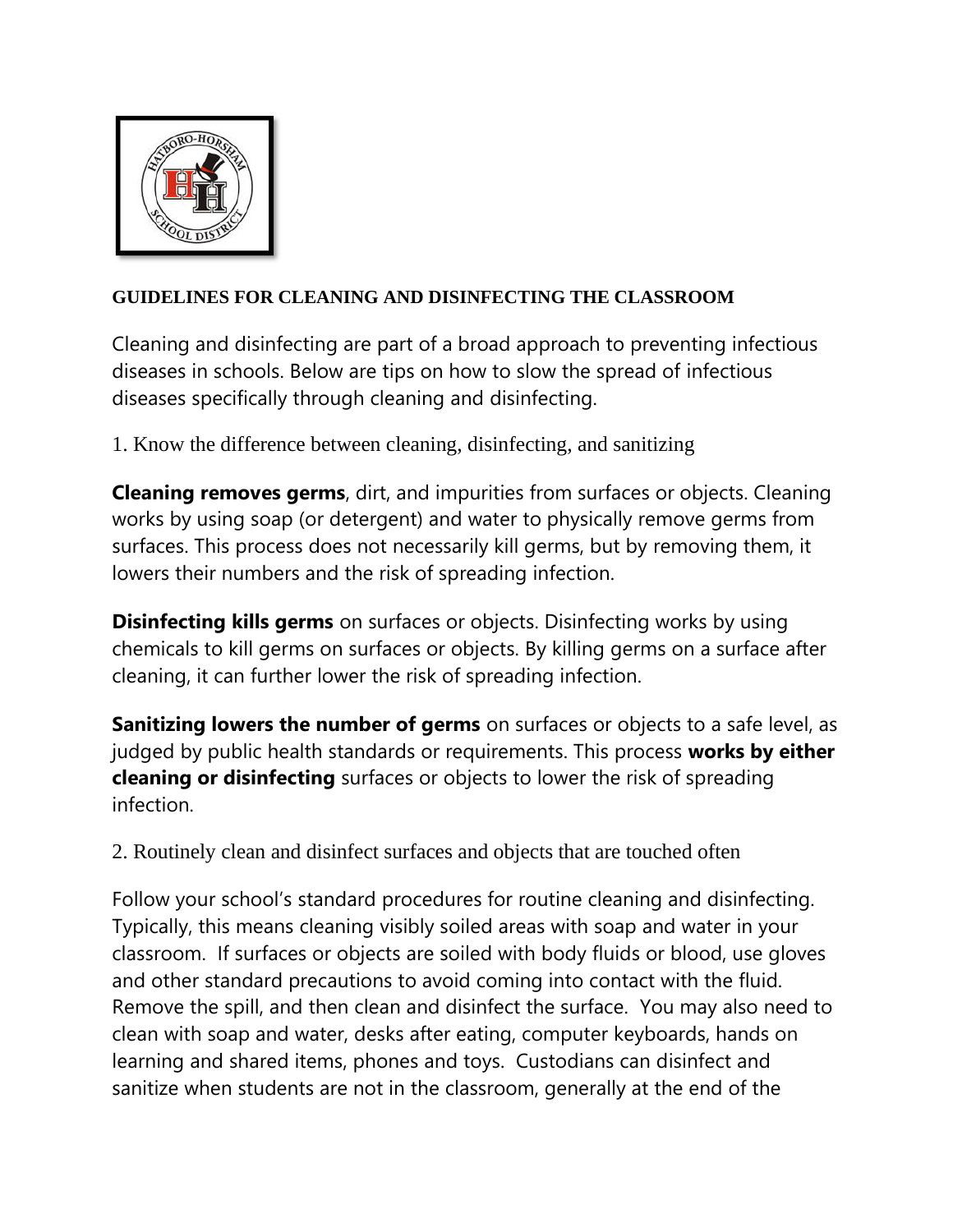school day. They will focus on frequently touched areas such as door handles, light switches, water fountains, faucets and bathrooms. Some students with asthma cannot be arounds fumes that may trigger their asthma. These disinfecting products may need to be used after school hours.

## 3. Clean and disinfect correctly

Always follow label directions on cleaning products and disinfectants. Wash surfaces with a general household cleaner to remove germs. Rinse with water, and follow with an EPA-registered disinfectant to kill germs. Read the label to make sure it states that EPA has approved the product for effectiveness against COVID-19. Disinfection usually requires the product to remain on the surface for a certain period of time (e.g., letting it stand for 3 to 5 minutes).

Use disinfecting wipes on electronic items that are touched often, such as phones and computers. Pay close attention to the directions for using disinfecting wipes. It may be necessary to use more than one wipe to keep the surface wet for the stated length of contact time. Make sure that the electronics can withstand the use of liquids for cleaning and disinfecting.

## 4. Use products safely

Pay close attention to hazard warnings and directions on product labels. Cleaning products and disinfectants often call for the use of gloves or eye protection. For example, gloves should always be worn to protect your hands when working with bleach solutions.

Do not mix cleaners and disinfectants unless the labels indicate it is safe to do so. Combining certain products (such as chlorine bleach and ammonia cleaners) can result in serious injury or death.

Ensure that custodial staff, teachers, and others who use cleaners and disinfectants read and understand all instruction labels and understand safe and appropriate use. This might require that instructional materials and training be provided in other languages.

5. Handle waste properly